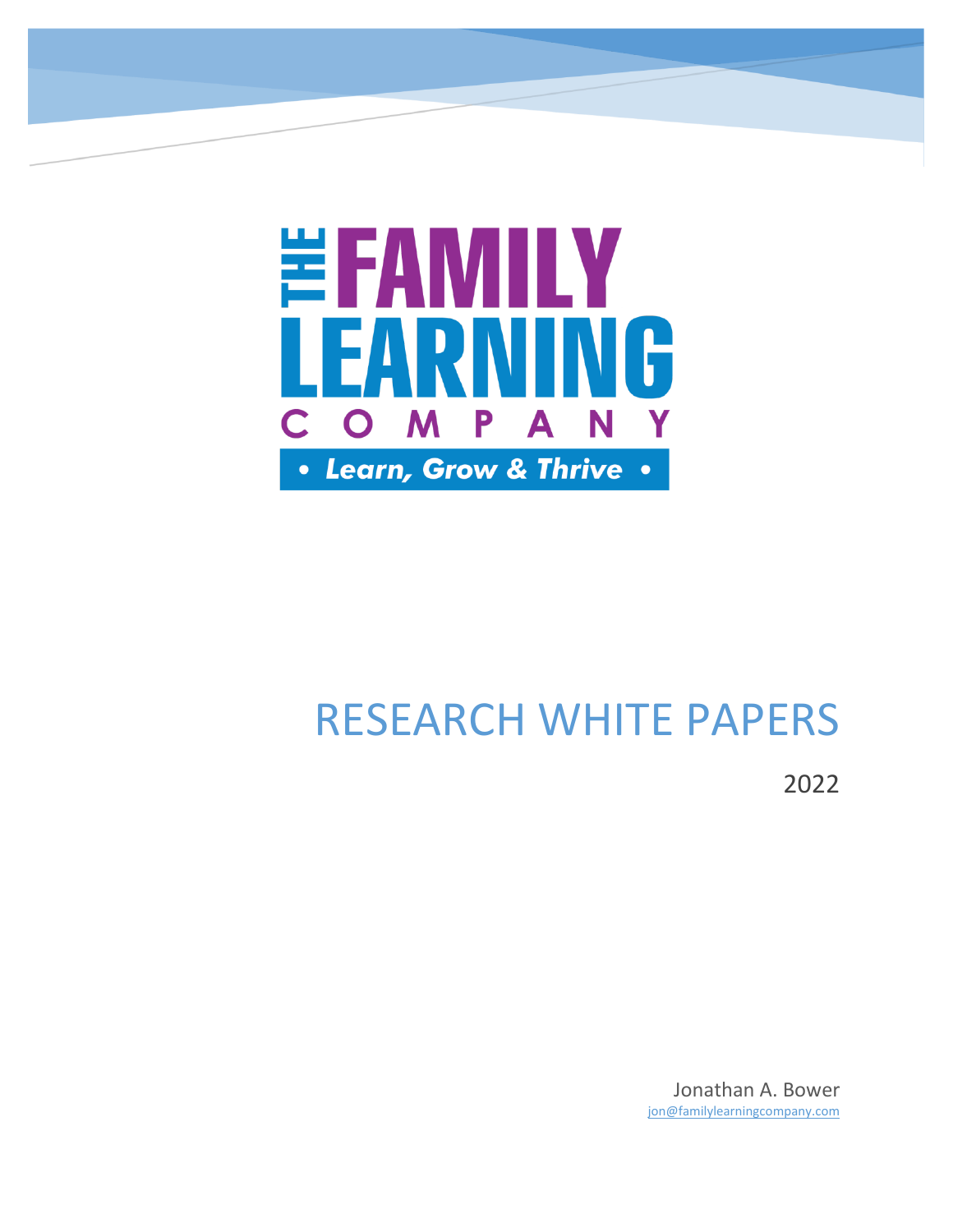

# **Family Learning**

Human beings are social learners. In a meta-analysis of studies investigating instructional practices that enhanced motivation for, and engagement in, reading, Guthrie and Humenick identified "opportunities to collaborate with other students in discussion and assignment groups to achieve their learning goals.<sup>1</sup>" In her seminal three-year study of learning in families, Denny Taylor concluded that children are motivated to learn to read to participate in their family unit, not to access knowledge in the wider world.<sup>2</sup>

Family learning is an approach to intergenerational learning. It acknowledges the family and its culture as the foundation of learning for the child. Family literacy recognizes the parent as the child's first teacher. According to Ruth Nickse's early descriptions of family literacy programs, intergenerational and family programs retain adult students longer, enhancing adult outcomes.<sup>3</sup> And of course, parental literacy predicts the literacy achievement of their children.

Family learning is powerful. For example, children who participated in the High/Scope family learning program at ages 4 – 8 grew up to have fewer criminal arrests, higher earnings, more accumulated wealth and stronger marriages than those who didn't.<sup>4</sup>

The motivation to attend family literacy programs is high, as participants come to these programs to improve life for their families, not solely themselves. Adult participants want to increase their educational levels and learn job skills, but they also want to be more effective parents.<sup>5</sup> There is also a synergy that exists in family literacy programs that is not found in programs that work with children or adults separately.<sup>6</sup>

#### **The research shows a wide range of measured benefits for children participating in family learning programs<sup>7</sup> :**

- Achievement in school improves
- General knowledge, including that measured by intelligence tests, improves
- Oral language development accelerates
- Phonemic awareness and decoding ability improves
- Reading vocabulary improves
- Comprehension improves.
- Writing improves
- Math and science achievement improve
- Social skills, self-esteem, and attitudes toward school improve
- Children are healthier
- Motivation to read increases

#### **Measured benefits for parents in family learning programs:**

- Persist in family literacy programs longer than in other adult literacy programs
- Attitudes about education improve
- Reading achievement increases.
- Writing ability improves
- Math and science knowledge increases.
- Knowledge about parenting options and child development increases
- Social awareness and self-advocacy increases
- Parents enhance their employment status or job satisfaction
- Parents and other family members become more involved in schools.

#### **Measured benefits for families from family learning programs:**

- Families become emotionally closer which creates a more supportive home environment
- Families read more and engage in more literate behaviors at home

For more information, contact Jon Bower at 508-641-4035 or at [jon@familylearningcompany.com](mailto:jon@familylearningcompany.com)

<sup>&</sup>lt;sup>1</sup> Guthrie, JT, Motivating students to read: Evidence for classroom practices that increase reading motivation and achievement. NM Humenick, *The voice of evidence in reading research*, 2004

<sup>2</sup> Taylor, D.[, Family literacy : young children learning to read and write.](https://www.worldcat.org/title/family-literacy-young-children-learning-to-read-and-write/oclc/40597081&referer=brief_results) Heinemann, Portsmouth, NH ©1998.

<sup>3</sup> Nickse, Ruth S., Family Literacy Programs: Ideas for Action. *Adult Literacy*, Volume: 1 issue: 5, page(s): 9-28, February 1, 1990.

<sup>4</sup> William Raspberry, *The Denver Post*, July 25, 1993

<sup>5</sup> Anderson, Jean E., Families Learning Together in Colorado: A Report on Family Literacy. Colorado State Office of Adult Education, 1994.

<sup>6</sup> Ibid.

<sup>&</sup>lt;sup>7</sup> Padak, N & Rasinski, T, Family Literacy Programs: Who Benefits? Ohio Literacy Resource Center, Kent State Univ., 2003.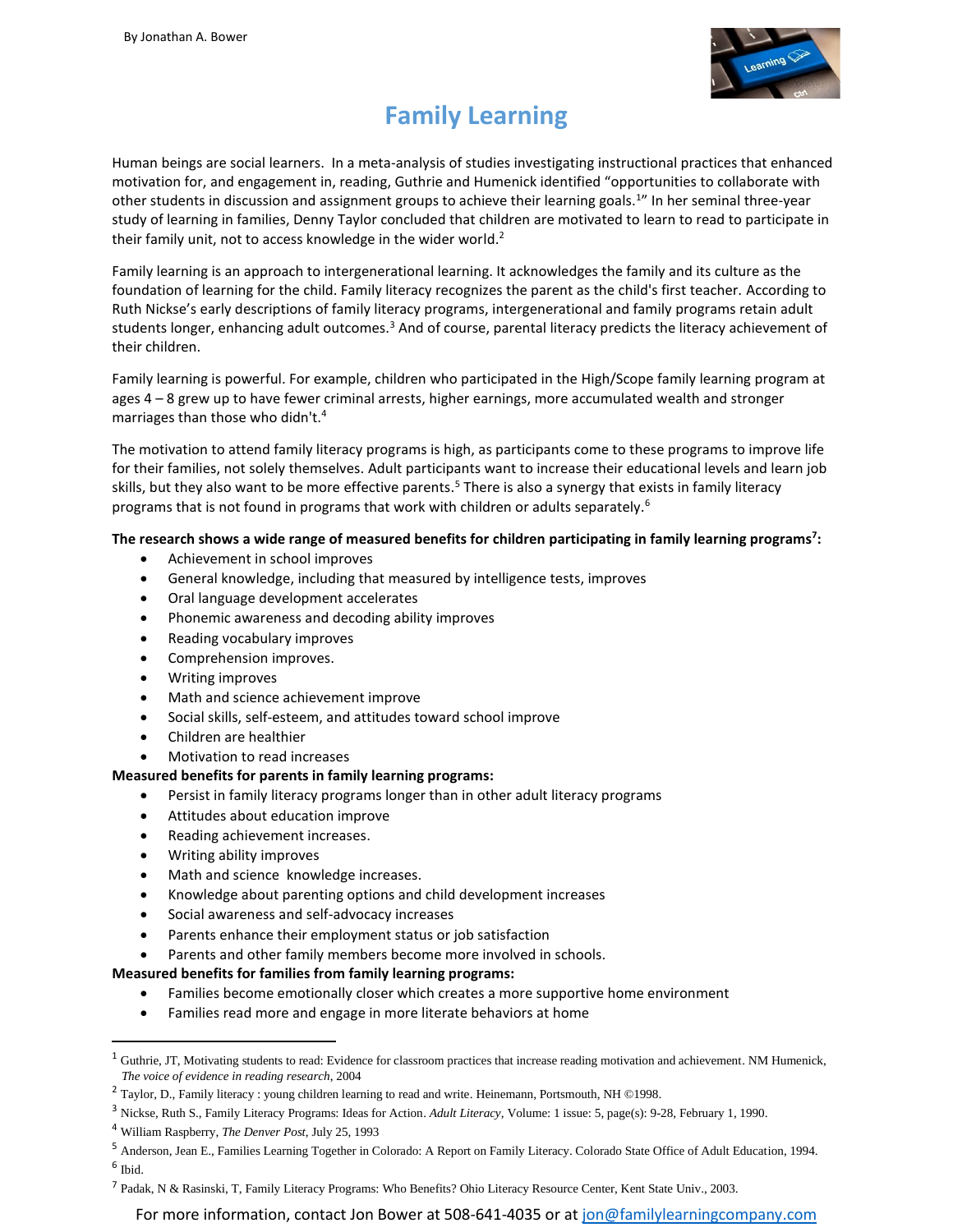

#### **Developing the 6 Components of Literacy**

Twenty-five years ago, the U.S. government commissioned a project to definitively recommend the best approach to teaching literacy. Only one third of the students in American schools were learning to read proficiently, and their lack of literacy was preventing their further education. In 1998, the U.S. National Research Council released *Preventing Reading Difficulties in Young Children<sup>8</sup>* defining instructional solutions to the problem. In 2000, the *Report of the National Reading Panel*<sup>9</sup> was published describing which methods of teaching reading are proven to work by rigorous scientific studies. Both reports concluded that while reading as much as possible, students should be explicitly taught skills in six areas:

- 1. **Phonemic Awareness** an understanding of the sounds in their language and how they form words,
- 2. **Decoding** the ability to figure out unfamiliar words, and to learn to read them automatically,
- 3. **Vocabulary** knowledge of an adequate number of words to understand text passages,
- 4. **Fluency** the ability to read quickly and without conscious attention,
- 5. **Comprehension** the ability to understand the direct meaning of text, and also its implications and intention, and finally the ability to perform analysis on text and
- 6. **Writing**  the ability to express their feelings, thoughts and understanding in various forms of written expression.

Ideally, learners should master phonemic awareness by the end of Kindergarten and decoding by the end of 3<sup>rd</sup> grade<sup>10</sup> while actually reading for pleasure and for knowledge. Then, learners read material of interest to them<sup>11</sup> while being taught to improve their vocabulary, fluency and comprehension abilities until they can easily read, understand and analyze any text. From the time they can hold a pencil, students also learn to share their perspectives, understanding and ideas in writing.

This approach stands in contrast with "whole language" approaches to reading instruction which exclusively emphasize the reading of important content and focus on using context clues to discern the meaning of text. This approach has been thoroughly debunked by data showing that explicit instruction in phonics combined with text-based language activities (reading) generates significantly faster progress in reading than the whole language approach $^{12}$ .

Unfortunately today, it is still true that only 36% of students in American schools ever become proficient readers by the time they enter high school<sup>13</sup>. The vast majority lack adequate phonemic awareness and decoding skills, which prevents them from mastering higher level reading skills<sup>14</sup>. Few continue to build their reading vocabularies so that they can take on more complex, interesting text. They do not become fluent readers, and they do not learn to fully comprehend text so that they can write about it.

The solution is clear: provide developing readers of all ages with explicit instruction and plenty of practice in the six components of literacy while providing access to interesting content, until they have become proficient readers and writers. High quality literacy software provides the practice to complement teacher instruction so that students learn to mastery.

<sup>11</sup> Torgesen, J. K., Houston, D. D., Rissman, L. M., Decker, S. M., Roberts, G., Vaughn, S., Wexler, J. Francis, D. J, Rivera, M. O., Lesaux, N. (2007). Academic literacy instruction for adolescents: A guidance document from the Center on Instruction. Portsmouth, NH: RMC Research Corporation, Center on Instruction.

<sup>8</sup> Snow, C.E., Burns, M.S., and Griffin, P. (Eds.). (1998). *Preventing reading difficulties in young children*. Washington, D.C.: National Academy Press.

<sup>9</sup> National Institute of Child Health and Human Development. (2000), Washington, D.C.

<sup>10</sup> Joseph K. Torgesen. (2005) *Preventing Early Reading Failure*.

<sup>12</sup> Camilli, G., Vargas, S., and Yurecko, M. (May 8, 2003). *Teaching Children to Read*: The fragile link between science and federal education policy. *Education Policy Analysis Archives, 11*(15).

<sup>13</sup> National Center for Education Statistics. (2013). *2013 Reading Assessment Report Card*.

<sup>14</sup> Joseph K. Torgesen. (2005) *Preventing Early Reading Failure*.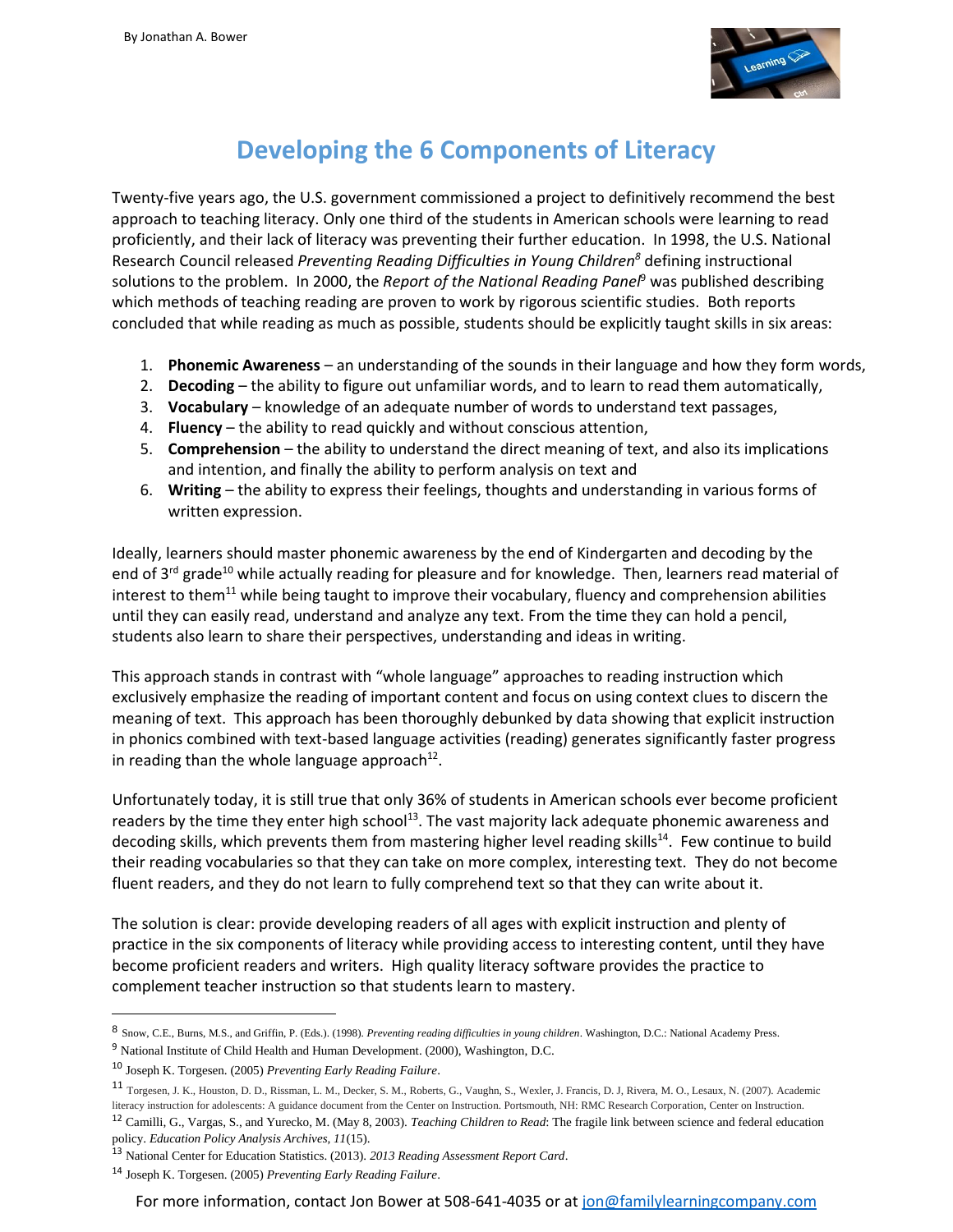

### **Personalizing Learning with Student Choice vs. Algorithms**

In general, the large amount of research on the subject of student agency shows that "the degree to which students learn how to control their own learning ... is highly related to outcomes. "<sup>15</sup> Furthermore, for computer-aided instruction, "when the student is in 'control' over his or her learning … then the effects were greater than when the teacher was in 'control' over these dimensions of learning. "<sup>16</sup> Students who feel that they are in control of their learning are more highly motivated to do the often difficult work of acquiring a new skill like reading. Studies by Kanevsky & Keighley about student engagement show that, "five interdependent features … distinguished boring from [engaging] learning experiences: control, choice, challenge, complexity and caring teachers. The extent to which these five C's were present determined the extent of students' engagement and productivity. "<sup>17</sup>

Student-controlled software gives students control through choice. Students choose their own challenges across a range of complexity; for example, in reading, evolving from simple alphabet activities to the application of complex analysis to text. The key item that software cannot provide is a caring teacher. That's where peer learning comes in<sup>18</sup>: students can share a screen with peers, who usually care about their co-learners, and with caring parents who certainly do. In this way, studentcontrolled software provides truly engaging and effective learning experiences.

And what about algorithms? Computer-assisted instruction is one of the many interventions studied by researcher John Hattie who found that:

- normal mental development and exposure to a teacher for a year generates an average learning gain of  $0.37^{19}$ , while
- the use of computer-assisted instruction also shows a gain of exactly 0.37 per year.

Students who use algorithmically-controlled software see no benefit above students who don't!

We shouldn't be surprised. The algorithms used are rarely sophisticated enough to account for the different learning pathways of real students. As Richard Culatta says, "a model where a student is simply clicking through digital content at their own pace does not meet the criteria for personalized learning."<sup>20</sup> Even "Individualized Instruction" programs based on student-response algorithms do not provide a truly personalized learning experience, and as shown by Hattie's analysis if the research, do not contribute in a meaningful way to learning.

The Family Learning Company implements all of this best practice research by giving students choice over their own learning in order to maximize learning outcomes. Our products are student-controlled. This means that students choose not only when and where they use them, but also, what learning activities they perform ̶ without limitations. They are free to choose any level, any activity, and to repeat activities as they wish/need. They use information about their performance on each activity, and about what they need to accomplish to decide whether to repeat it, to move on to a more difficult one, or to do something else entirely. The result is both long-term engagement and accelerated learning.

<sup>15</sup> Hattie, John. *Visible Learning: a Synthesis of Meta-Analyses Relating to Achievement*, 2009, P. 48. <sup>16</sup> Ibid. P. 225.

<sup>17</sup> Lannie Kanevsky & Tacey Keighley. *To produce or not to produce? Understanding boredom and the honor in underachievement*[, Roeper Review,](http://www.tandfonline.com/toc/uror20/current) Volume 26, 2003 - Issue 1, P. 20-28

<sup>18</sup> *See Peer Learning is Better than 1-1 Computing* by Jonathan Bower

 $19$  That is, an effect size of 0.37 from the school experience over one year. Effect sizes ranged from -0.3 to 1.44.

<sup>&</sup>lt;sup>20</sup> Tweet: Richard Culatta, CEO, International Society for Technology in Education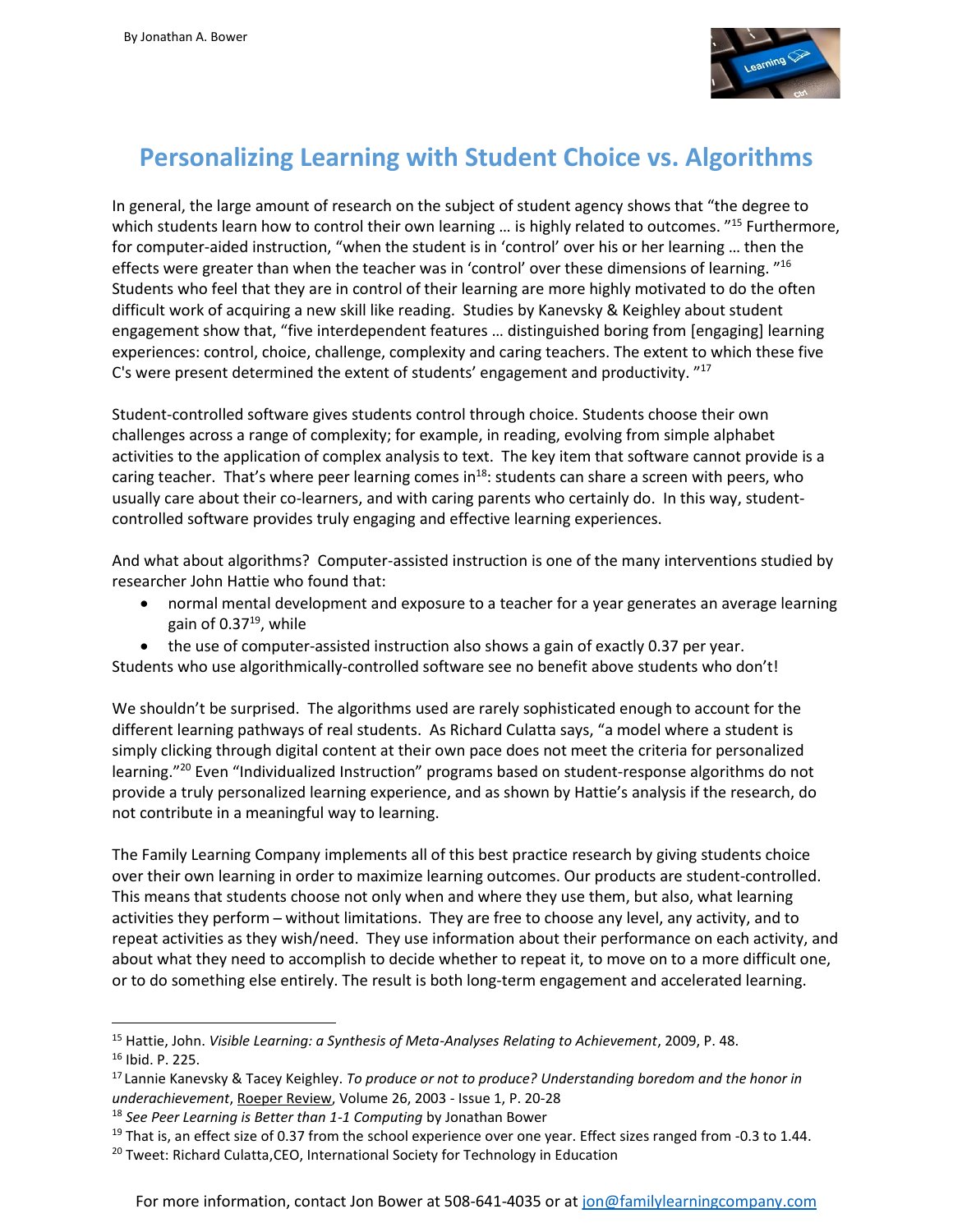

# **Promoting English Learners' Literacy Development in English**

English Learners (ELs) each bring their own, varied cultural and linguistic literacy development experiences to literacy acquisition in English. As explained in the 2006 report *Developing Literacy in Second-Language Learners*<sup>21</sup>, ELs take a more unique route than their English-speaking peers to developing literacy in English, even though their reading instruction comprises the same research-based components: phonemic awareness, phonics/decoding, fluency, vocabulary, and text comprehension along with writing skills development. Successful literacy instruction for ELs results when ELs build upon their prior knowledge, capitalize on opportunities for cross-linguistic transfer, and receive academic language and literacy instruction that is comprehensible.

Building on ELs' existing phonological awareness to develop phonemic awareness is equally important to their literacy development as it is for native English-speaking students. It is essential, however, to recognize that the ELs' development of phonemic awareness is largely influenced by their native language proficiency and their phonemic awareness of the sounds in their native language.<sup>22</sup> Given the interactive nature of the components of literacy, ELs benefit most when all six skills are taken into consideration simultaneously, rather than learning them in isolation. For example, Helman discussed the importance of phonics in learning to read and also recommended eight instructional guidelines to support ELs' acquisition of the written code: 1) work with students at their developmental level; 2) build on students' home language and literacy skills; 3) follow a systematic sequence of literacy instruction; 4) make phonics instruction clear and explicit; 5) use active learning strategies to teach and practice skills; 6) integrate vocabulary study into phonics instruction; 7) connect phonics instruction to meaningful texts; 8) check for understanding and use frequent informal assessments.<sup>23</sup>

The Family Learning Company implements these recommendations to offer ELs appropriate second language literacy learning opportunities in English with meaningful practice in all six skill areas by providing:

- Explicit phonics practice in Spanish and English using a language-specific scope and sequence for each language to ensure complete mastery of phonemic awareness and decoding skills,
- Explicit vocabulary development built on a curated list of over 1,200 high frequency vocabulary words essential for developing social and academic literacy, and on eBook-connected word lists.
- 100-350 (depending on age) grade-leveled eBooks in both Spanish and English with audio support for guided reading practice, tools to measure fluency, and activities supporting the development of reading comprehension via the framework *Strategies That Work<sup>24</sup>*: making connections, visualizing, inferring, determining importance, and synthesizing, and
- Structured opportunities to write that provide a scaffold from mechanics activities to free writing.

Daniel and Cowan<sup>25</sup> discussed the many language learning benefits of technology as an instructional tool for ELs. Among those benefits, the Family Learning Company offers ELs software-based practice that includes: the opportunity for ELs to interact with their second language numerous times while developing control over a text through the processing of auditory and visual input; and, regular opportunities for oral language development in the form of collaboration with peers on interactive tasks that are meaningful and result in language learning. In these many ways, The Family learning Company promotes both reading comprehension and writing skills for ELs.

<sup>21</sup> August, D., & Shanahan, T. (Eds.). (2006). *Developing literacy in second-language learners: Report of the national literacy panel on language minority children and youth*. Mahwah, NJ: Lawrence Erlbaum.

<sup>22</sup> Herrera, S.G., Perez, D.R., & Escamilla, K. (2010). *Teaching reading to English language learners: Differentiated literacies.* Boston: Allyn & Bacon.

<sup>&</sup>lt;sup>23</sup> Helman. L. (2016). *Literacy development with English learners: Research-based instruction in grades K-6* (2nd ed.) p.179. New York: The Guildford Press.

<sup>24</sup> Harvey, S., & Goudvis, A. (2000). *Strategies that work: Teaching comprehension to enhance understanding.* York, ME: Stenhouse.

<sup>25</sup> Daniel, M. C., & Cowan, J. E. (2012). Exploring teachers' use of technology in classrooms of bilingual students. *GIST Education and Learning Research Journal, 6, 97-110.*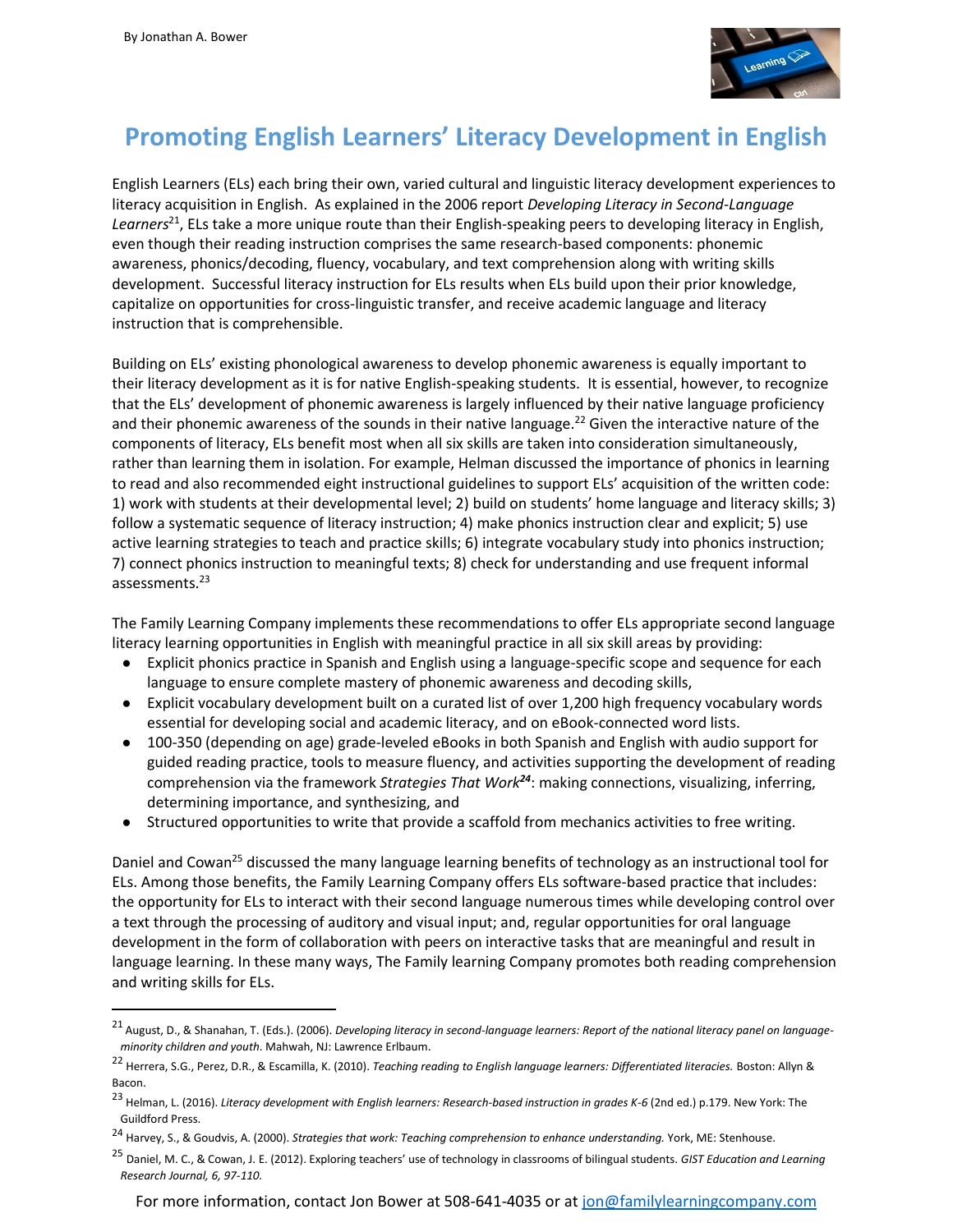

### **Accelerating Vocabulary Development with Software**

According to Baumann, Kame'enui, & Ash, students' vocabulary knowledge correlates strongly to their reading comprehension and overall academic success<sup>26</sup>. Robert Marzano's research has shown that direct vocabulary instruction on words related to content that will be on a test increases performance on that test from the 50<sup>th</sup> percentile to the 83<sup>rd</sup>.<sup>27</sup> However, Horst, Cobb & Meara found that a minimum of 8-12 exposures must occur for retention with normal students of any new concept or word<sup>28</sup>. Although teaching can make a real difference in vocabulary learning, the explicit teaching of vocabulary is not enough: a dedicated teacher can only teach 300-400 words per year<sup>29</sup>. The solution to providing enough exposures to new words to master a complete academic vocabulary is comprehensive, welldesigned software.

#### **Content Sources**

The vocabulary content for Family Learning Company software for Grades K-2 is based on high frequency words for those grade levels. The vocabulary list includes all of the words in three standard lists of high frequency words: Dolch, Fry 1,000 and EDL. Vocabulary content for Grade 3 and above is drawn from standard spelling and vocabulary approaches for each grade range, focusing more on vocabulary in provided eBooks as we move to middle, high school and adult learners.

#### **Pedagogy**

Oral vocabulary words for Pre-K and K are organized by subject to support content knowledge development. From Kindergarten up, reading vocabulary words are organized into wordlists containing from six words (for Kindergarten students) to 10-20 words (for third grade students and above). Since high frequency words do not follow any content-related pattern, we organize them alphabetically and do the same with Grade 3 words for the sake of consistency. In higher grade levels, eBook-based lists are linked to each reading, introducing vocabulary just when it will be used.

For each wordlist, students are provided with a choice of 5-12 different learning activities starting with simple image matching at the Kindergarten level, and increasing in sophistication and difficulty as the levels rise. Each activity provides students with different practice with the words in the lists. The goal is for learners to select the activities that work best for them, until they have demonstrated mastery.

Family Learning Company software therefore delivers all of Robert Marzano's six steps for vocabulary  $d$ evelopment $30$ :

- 1. On the computer, students see and hear words in context and with definitions,
- 2. Students select the definitions for words and use them in context,
- 3. Students identify pictures of words when that is possible,
- 4. Students extend their knowledge of the word through spelling activities,
- 5. Students are constantly encouraged to discuss word meaning during the activities, and
- 6. Students play multiple games using the words they are learning for additional exposures.

<sup>26</sup> Baumann, J., Kame'enui, E., & Ash, G. (2003). Research on vocabulary instruction: Voltaire redux. J. Flood, D. Lapp, J. Squire, & J. Jensen (Eds.), *Handbook of research on teaching the English language arts* (2nd ed., pp. 752-785). Mahwah, NJ: Erlbaum.

<sup>27</sup> Marzano, Robert J. (2004). *Building background knowledge for academic achievement: Research on*

*what works in schools*. Alexandria, VA: Association for Supervision and Curriculum Development.

<sup>&</sup>lt;sup>28</sup> Horst, M., Cobb, T., & Meara, P. (1998). Beyond A Clockwork Orange: Acquiring second language vocabulary through reading. *Reading in a Foreign Language*, *11*, 207–223.

<sup>&</sup>lt;sup>29</sup> Beck, I. L., & McKeown, M. G. (2007). Different ways for different goals, but keep your eye on the higher verbal goals. In R. K. Wagner, A. E. Muse, & K. R. Tannenbaum (Eds.), *Vocabulary acquisition: Implications for reading comprehension* (pp. 182–204). New York: Guilford.

<sup>30</sup> Op. Cit. Marzano (2004)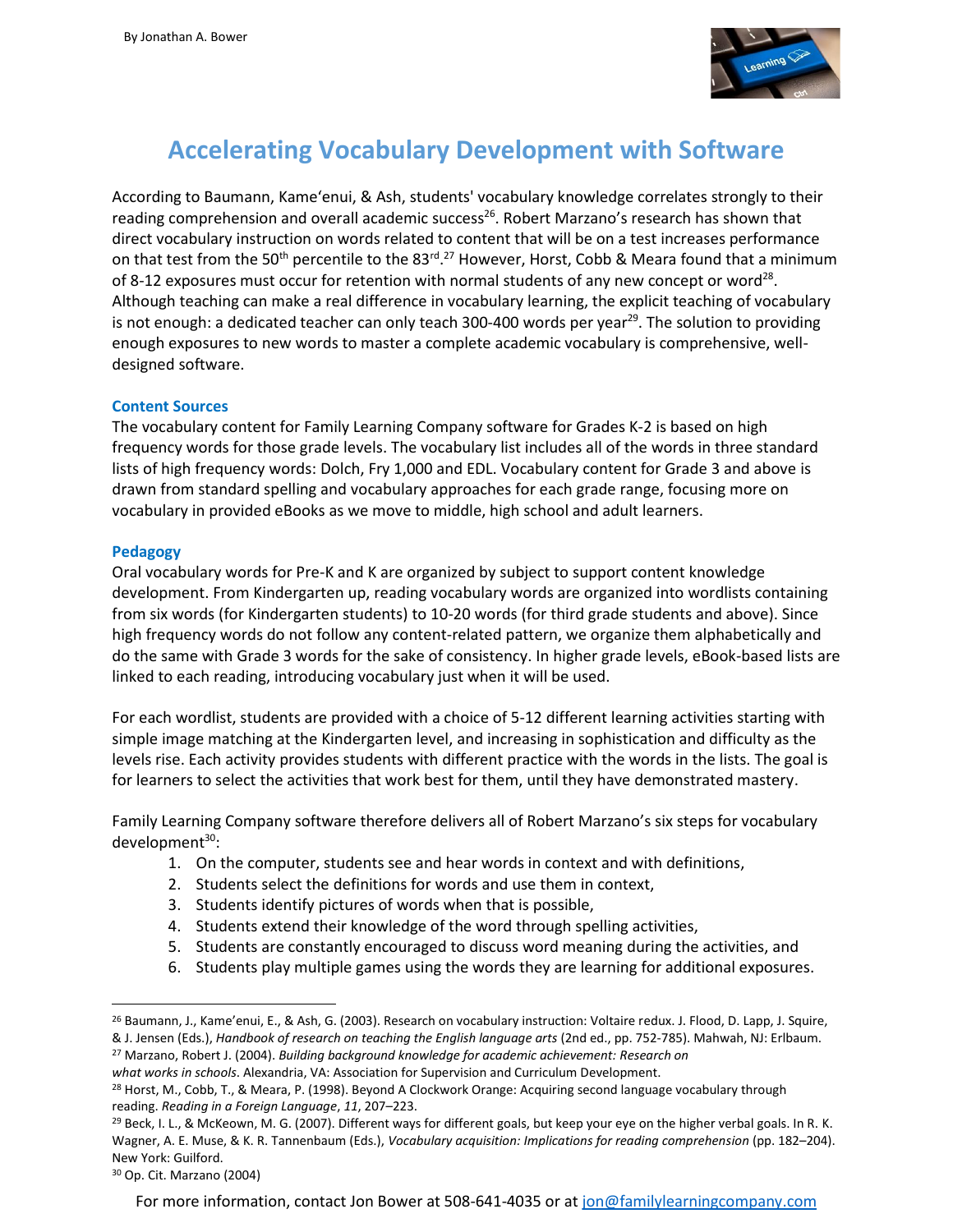

#### **Entertainment vs. Education**

Americans, and many others around the world, live in a highly stimulating entertainment environment. Television, video games, phone apps and a myriad of web sites offer highly engaging entertainment experiences at any time, in just about any place. In order to compete for attention, many educators and education software developers argue that learning experiences need to be given the style, pace and scoring systems of games, to be "gamified," in order to engage learners and provide effective learning experiences. Yet, research contradicts their assumption.

Humans are natural learners. The brain secretes Dopamine in its reward centers in response to a successful learning experience demonstrated by performance<sup>31</sup>. First graders successfully reading new words and golfers who learn to hit straighter down the fairway both experience real pleasure from their achievements. They do not need animated figures to congratulate them, rapid-fire editing to keep them involved or good scores to tell them they succeeded. Performing a learned skill generates the pleasure by itself.

Even more important to learning, the gamification of learning activities actually reduces learning; reducing the value and the pleasure that learners receive from their use. Research by Michelle Donnelly in 2006 $32$  found that students who heard stories read out loud were 2.5 times more likely to remember their content than students who experienced them in animated interactive applications. Writing about the study, Iain Thomson noted that "pupils who use interactive software cannot remember the stories they have just experienced because they are distracted by cartoons and sound effects."<sup>33</sup> Similarly, Hongpaisanwiwat and Lewis reported in 2003 that animated characters had zero or negative impact on recall depending on whether a human or animatronic voice was used<sup>34</sup>. Many other studies<sup>35</sup> have shown the same: the more multimedia effects are included in learning activities; the less learning takes place due to both time wasted and distraction from the learning task.

Effective instructional software implements this research by limiting animation to answers moving into position for selection by learners, and by limiting sound effects to direct positive and neutral (for errors) feedback. Students choose the backgrounds they prefer from complex themes or simple colors depending on their ability to concentrate and their propensity for boredom. Learners focus on the content; tracking their progress through reports. Teachers can also access these reports to provide additional feedback and direction to learners, but the primary value is in informing students directly<sup>36</sup>. That is probably the only area where gamification is appropriate for learning: more learning takes place when students receive direct feedback on their performance than if they receive it from a third party.

In sum, well designed educational software activities provide engagement through learning rather than through entertainment, effectively motivating students to succeed.

<sup>32</sup> [Education 3 to 13](http://www.trentham-books.co.uk/pages/educ313.htm)

<sup>31</sup> *The Compass of Pleasure: How Our Brains Make Fatty Foods, Orgasm, Exercise, Marijuana, Generosity, Vodka, Learning, and Gambling Feel So Good*. [David J. Linden](https://www.google.com/search?tbo=p&tbm=bks&q=inauthor:%22David+J.+Linden%22) Penguin, Apr 14, 2011

<sup>33</sup> Iain Thomson, *vnunet.com* 10 Jan 2006

<sup>34</sup> *Attentional Effect of Animated Character. Human-computer Interaction*, INTERACT '03: IFIP TC13 International Conference. Cholyeun Hongpaisanwiwat & Michael

Lewis (2003)

<sup>35</sup> Christensen & Gerber (1990), Boyce & Assad (1990), Tversky, Morrison & Betrancourt (2002), Rieber, Baylor, Ryu & Shen (2003), Large, Beheshti, Breuleux & Renaud (2003), De Jong & Bus (2004), Lowe, R.K. (2004), Sung-il Kim (2007)

<sup>36</sup> Hattie, John. *Visible Learning: a Synthesis of Meta-Analyses Relating to Achievement*, 2009, Pgs. 48 & 225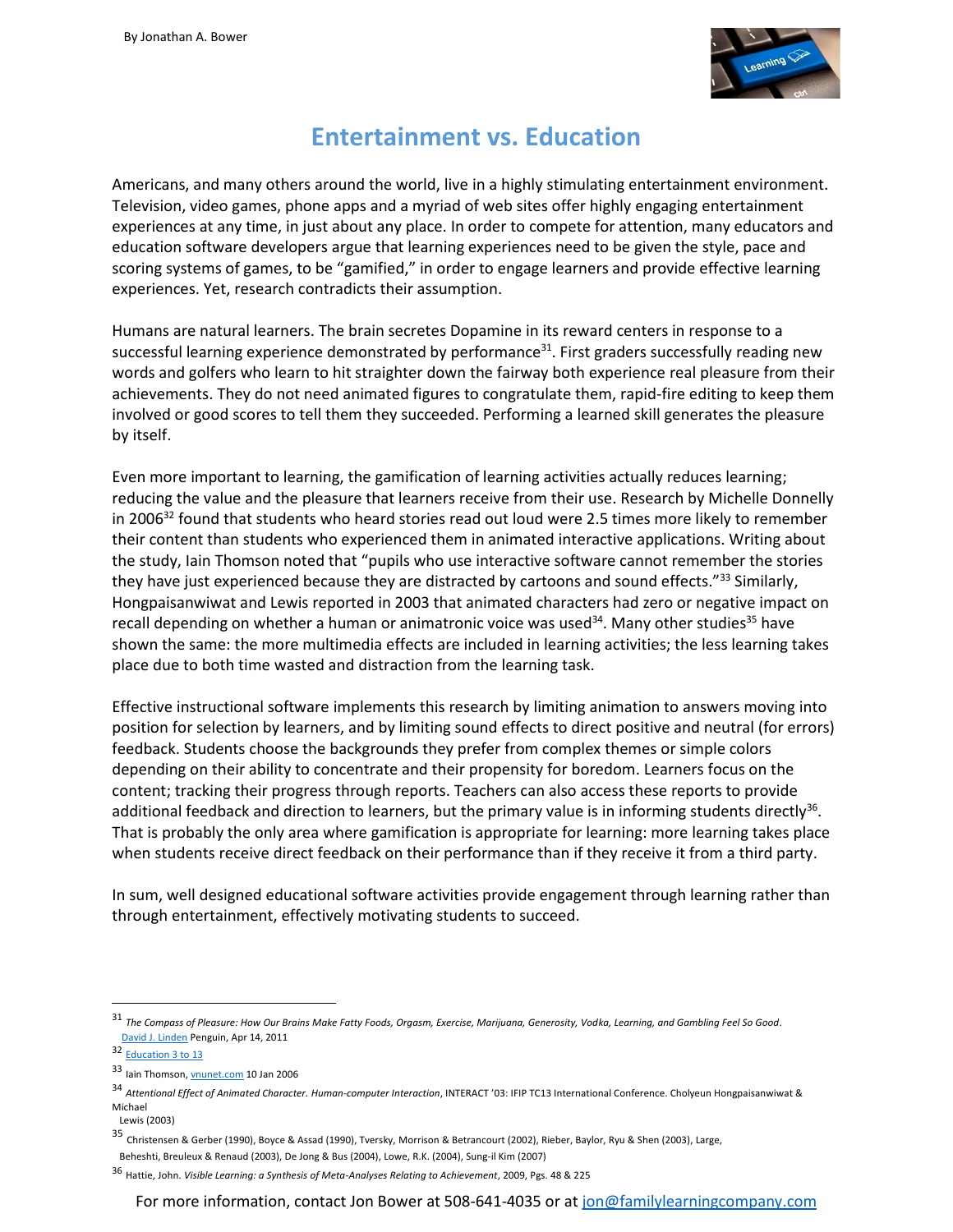

# **The Value of Family Engagement in Early Childhood Education**

Family engagement is the apple pie of early childhood education: everybody is for it, but not many people experience it every day. If they did, it would light up their children's lives, and their own. It would deepen family relationships, deepen children's commitment to learning, increase adult's interest in improving their own literacy, and increase children's academic outcomes.

Unfortunately, family engagement in early childhood education is often confused with parental engagement in their children's education programs. Parents are invited to back-to-school night to meet their children's teachers, they may be given access to their children's gradebook, they are encouraged to communicate with their children's teachers, but they are not given a clear role in their children's learning.



Family engagement in education requires direct parental (grandparent, aunt, uncle, adult friend, etc.) involvement in the learning process itself. Young children are extremely sensitive to where their parents spend their time. If Mom invites her daughter or son to play catch or kick a soccer ball, then that sport rises in importance for her child. If Dad invites his son or daughter to play cards, then card shuffling and math skills rise in importance for his child. So, when it comes time to learn to read, should parents put their children in front of the TV to watch Sesame Street while they prepare dinner? Sure, if they need an electronic babysitter, but they shouldn't expect the experience to engage children in reading.

Learning to read is one of the hardest things that children ever do. In fact, only 1/3 of school children ever becomes proficient in reading (NAEP 2019). Unlike walking and talking, the brain is not pre-wired for reading. Areas of the brain optimized for other purposes have to be repurposed and connected through direct instruction and practice. While 10-20% of children do not need much instruction or structured practice, over 80% do, especially the 2/3 who are not becoming proficient today.



That's where parental engagement can have the biggest impact: in providing motivational support for the instruction and direct involvement in the practice that children need to master their early reading skills. It takes years to learn to read and write properly. Most children simply do not have the selfmotivation to stick with the task in the face of attractive alternatives like TV and video games. When parents get involved, children follow.

Some family support is obvious. Parents should read to their children as often as possible, and then ask their children to read to them once they are able. Unfortunately, this is not easy for too many parents. **Approximately 75% of children who are behind in reading have functionally illiterate parents. These parents need early reading instruction tools to help them help their children.** Reading performance upon kindergarten entry is among the strongest predictors of long-term reading success. Providing tools to parents that they can use with their children is the most likely avenue to preparing kids to succeed.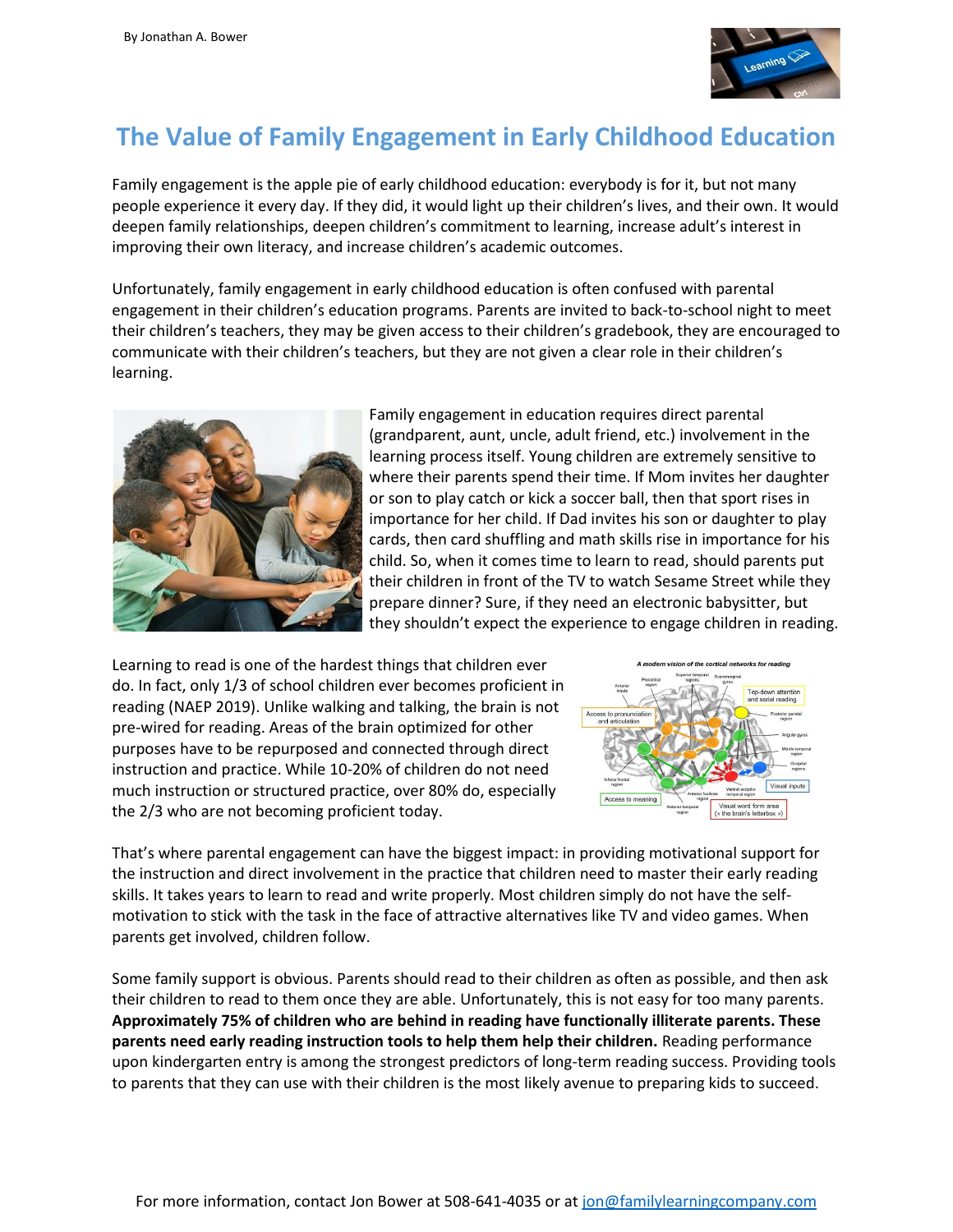

There is a new category of tools to help parents help their children – **Family Learning Software**. This software is explicitly designed to bring children together with their parents for learning. Key features to look for include:

- $\triangleright$  Joint logins,
- $\triangleright$  Shared goal setting,
- $\triangleright$  Context-sensitive parent advice,
- $\triangleright$  Opportunities for children to make supervised decisions about their learning pathways,
- $\triangleright$  Appropriate learning tasks for both children and adults addressing the same skills,
- $\triangleright$  Plenty of time to discuss learning tasks, and
- $\triangleright$  Lots of formative feedback to children and their parents about their progress.

These elements provide scaffolding to build:

- $\blacktriangleright$  Improved parent-child relationships,
- $\blacktriangleright$  Learner agency,
- $\triangleright$  Better oral communications skills, and perhaps most important,
- $\triangleright$  Data-based decision-making skills, the top skills highlighted—along with reading and writing—by employers seeking qualified employees.

The same elements provide substantial benefits for parents:

- $\triangleright$  Improved confidence in their parenting,
- $\triangleright$  Information about their children's progress against benchmarks,
- $\blacktriangleright$  Language to share their perspectives with their children's teachers, and
- $\triangleright$  Specific behaviors like open-ended question asking to help their children learn.

Parent participation in the use of family learning software is particularly important during the early childhood years. Not only do children see the importance that their parents place on learning to read and write, most four- and five-year-olds are simply not ready to manage interactive learning software on their own. While they may be able to watch a video or play a simple game, engaging in an interactive learning experience requires their parent's (grandparent's …) involvement.

However, the time commitment need not be burdensome. Family learning software can be effective in sessions of as little as five to ten minutes at a time. Furthermore, once children have used a given learning activity a few times with a parent, they will learn to use it on their own. Then, parents can encourage their child to try out new activities with their help as needed.

Finally, it is vitally important to distinguish between the shared use of family learning software and the excessive screen time that many young children experience. Psychologists at the Harvard Family Research Project found that the emerging research tell us that $37$ ,

- Effective uses of technology and media are active, hands-on, engaging, and empowering for children;
- Carefully monitored screen time experience with quality content can benefit children over age 3, but excessive screen time harms healthy growth and development, regardless of content;
- Young children may benefit from computer use if appropriate software is selected;
- Children can learn through joint media engagement with parents, grandparents, siblings, and peers;
- Parents are more likely to consider the educational benefits of technology for their children than to consider the downsides.

For more information, contact Jon Bower at 508-641-4035 or at [jon@familylearningcompany.com](mailto:jon@familylearningcompany.com)

<sup>37</sup> Harvard Family Research Project, **Research Spotlight: Families and Digital Media in Young Children's Learning**, February 2014.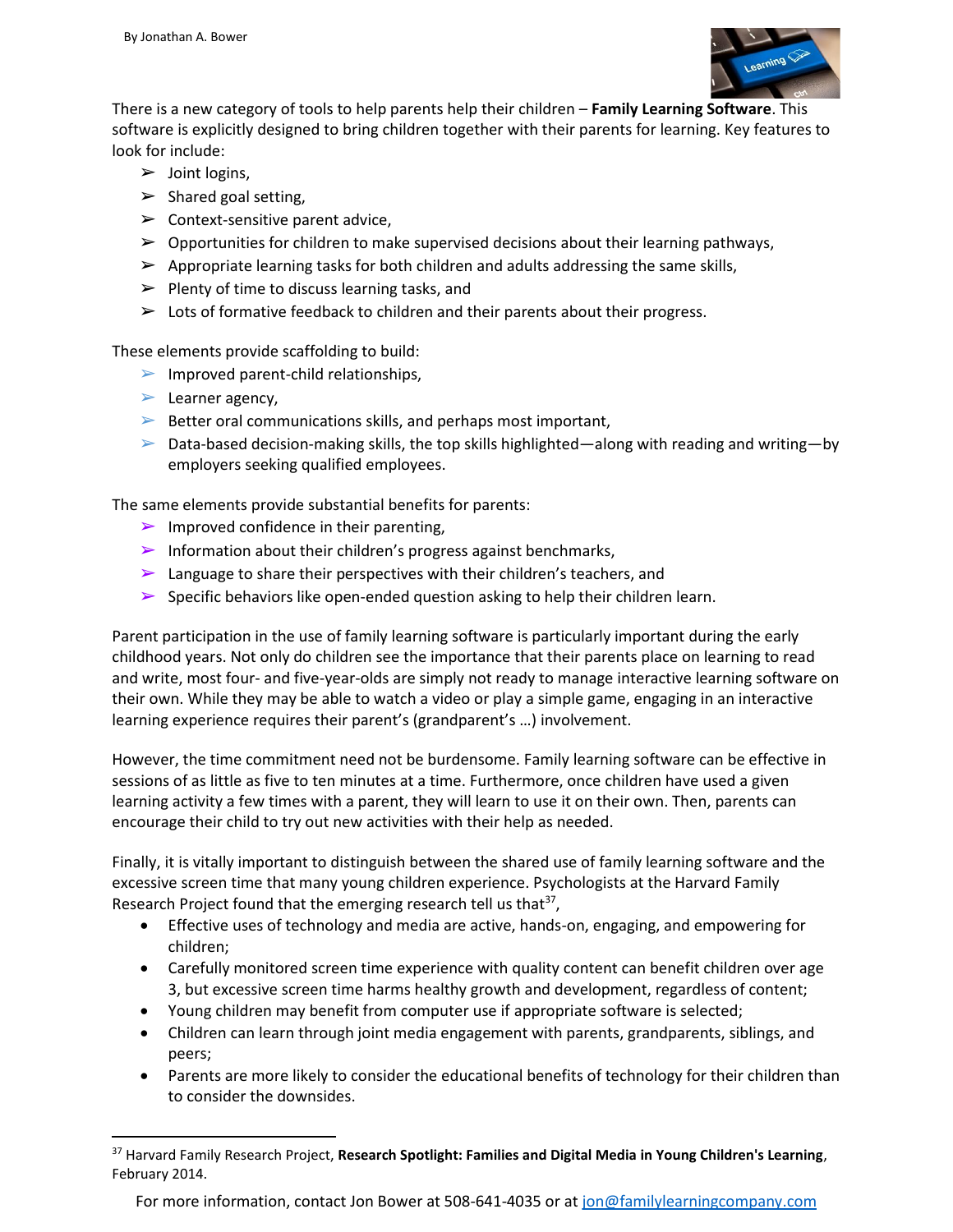

#### **Formative vs. Summative Assessment**

When most people think about assessment, they think about tests: medium stakes tests that measure learning at the end of a course module or the end of a course, or high stakes tests at the end of a schooling experience. While these tests provide valuable information about whether learning has taken place, they do not provide much information to students or teachers about why, and none about how to achieve mastery of the target skill or content.

Formative assessment provides the data that learners and teachers need. Formative assessment is a not a test; rather, it is a conversation between learners and teachers (including peers) about learning goals and what it will take to achieve them. It comes in the form of formative feedback from learners to each other, from teachers to learners and from learners to their teachers as they go through the learning process together. According to John Hattie, "the most powerful single moderator that enhances achievement is feedback."<sup>38</sup> In their review of 196 studies describing nearly 7,000 effects on learning, Hattie and Timperley reported that formative feedback had an average effect size of 0.79 – an effect greater than student prior cognitive ability, socioeconomic background, and reduced class size<sup>39</sup>.

Note that learners and teachers are grouped together when we discuss formative assessment. Rather than having teachers test students, in formative assessment they work together to achieve an understanding of where they are in the learning process, where they need to go to achieve their mutual goal, and what needs to be done next to move forward. For larger goals, students present evidence of their mastery to their teachers, accumulating small points of data into a complete story.

While it is possible to use test results as the basis of formative feedback, there are plenty of other forms of data that can be used such as: written feedback on papers, audience feedback about presentations and performances, and, the feedback provided by software to learners. In fact, instructional support software is the ultimate source of formative feedback because it provides endless real-time feedback at exactly the moment of learning. As Hattie says, "The simplest prescription for improving education must be 'dollops of feedback' -- providing information how and why the child understands and misunderstands, and what directions the student must take to improve." 40 "Feedback designed to improve learning is more effective when it is focused on the task, and provides the learner with suggestions, hints, or cues, rather than offered in the form of praise or comments about performance." <sup>41</sup> Well-designed educational software provides just such hints and cues, while leaving it up to the learner to complete every task.

As we have discussed in the paper, *Entertainment vs. Education*, frequently viewing formal reports about their progress toward learning goals is also highly motivating to students. They receive acknowledgement of their achievements of mastery, feedback on their progress toward their goals, and an understanding of the scope of the task they are engaged in. So long as they can measure their progress, and experience control over the learning process, students will continue to make the effort to learn.

In summary, the direct feedback provided by well-designed software learning activities, and the reports it provides to students, provide valuable formative feedback; enhancing summative test results.

For more information, contact Jon Bower at 508-641-4035 or at [jon@familylearningcompany.com](mailto:jon@familylearningcompany.com)

<sup>38</sup> John Hattie, *Influences on student learning*, 1999

<sup>39</sup> Hattie & Timperley, 2007, p. 83

<sup>40</sup> Op.Cit. Hattie, 1999

<sup>41</sup> Bangert-Drowns, Kulik, Kulik, & Morgan, 1991; Kluger & DeNisi, 1996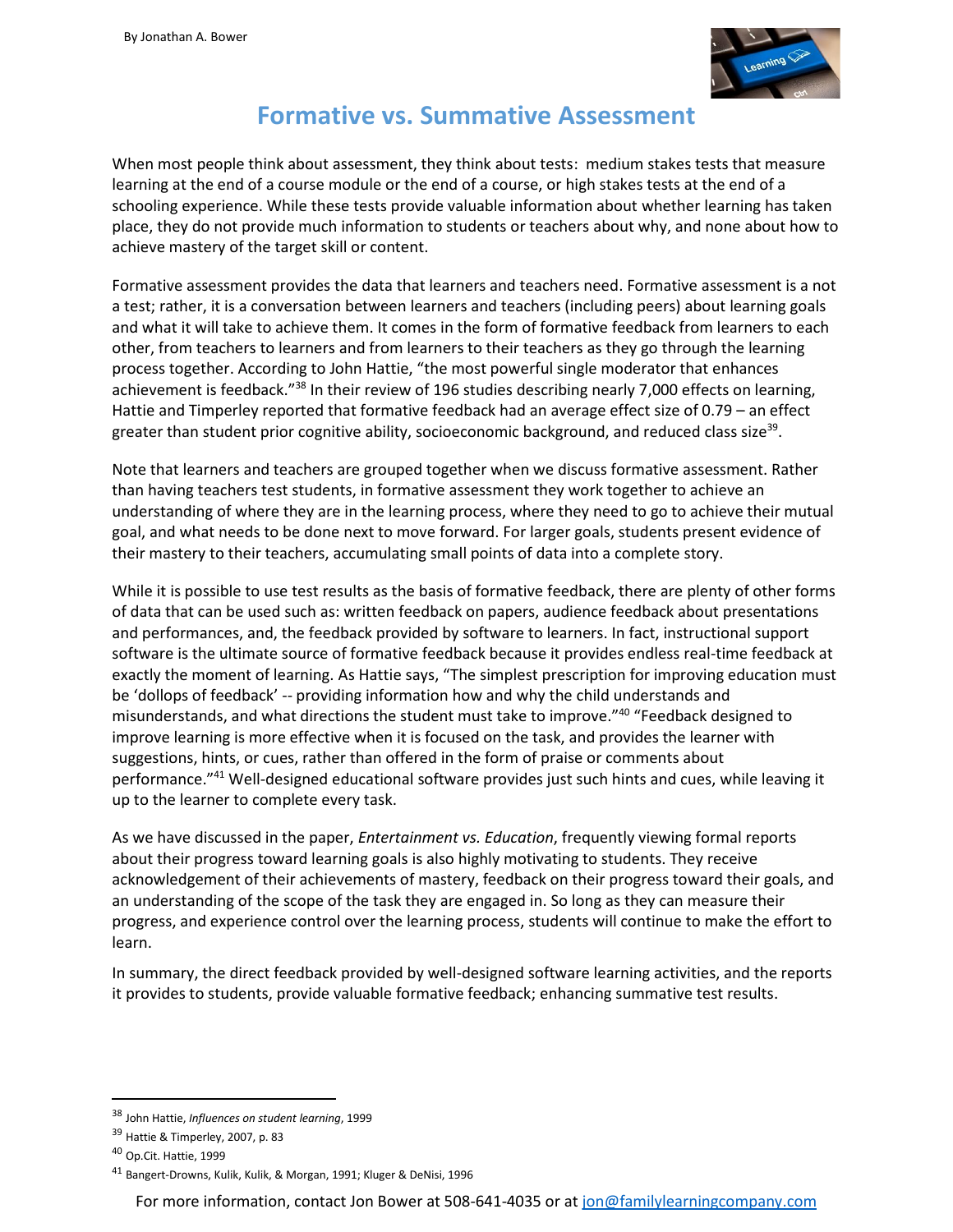

### **Executive Function and Reading**

Along with core reading and mathematics skills, the development of executive function skills is the hallmark of an educated person. Armed with the ability to organize and process information, people are ready for both school and job success.

|                                 | <b>What is Executive Function?</b>                                                                                                                                                                                                                            | <b>Successful Readers</b>                                                                                                                                                                                                                                                                                | <b>Family Learning Approach</b>                                                                                                                                                                                                                                                      |
|---------------------------------|---------------------------------------------------------------------------------------------------------------------------------------------------------------------------------------------------------------------------------------------------------------|----------------------------------------------------------------------------------------------------------------------------------------------------------------------------------------------------------------------------------------------------------------------------------------------------------|--------------------------------------------------------------------------------------------------------------------------------------------------------------------------------------------------------------------------------------------------------------------------------------|
| <b>Organizing</b>               | The ability to impose order on<br>information and objects, create<br>systems for managing<br>information or objects, and<br>recognize that one can use order<br>and systems to successfully<br>complete tasks.                                                | Use the structure inherent in<br>language and texts<br>Create their own organizing<br>structure (schema) to gather<br>and manage information from<br>text, and integrate text<br>information with their existing<br>knowledge                                                                            | Writing assignments that<br>identify structure and ask<br>learners to use it themselves<br>Practice telling and writing<br>stories using existing images as<br>a cue for existing knowledge                                                                                          |
|                                 |                                                                                                                                                                                                                                                               | Are able to learn different<br>structures for different<br>kinds/genres of text                                                                                                                                                                                                                          | Practice reading different text<br>genres for meaning with<br>feedback on understanding                                                                                                                                                                                              |
| Goal<br><b>Setting</b>          | The ability to formulate actions<br>in advance and to approach a<br>task in an organized, strategic,<br>and efficient manner<br>(Central to Executive<br>Functions, very related to skills<br>of inhibition, wording<br>memory, and cognitive<br>flexibility) | Set a purpose for reading<br>with particular goals<br>Are good at keeping goals<br>in mind as they read<br>Preview text to make links to<br>background knowledge<br>Choose the behaviors and actions<br>they need to take, in the<br>appropriate order, to achieve the<br>goal of understanding the text | Learners set their own learning<br>goals with support from family<br>members<br>Adult readings include preview<br>questions to focus readers on<br>key concepts<br>Explicit writing tasks asking<br>readers to take specific actions<br>while they write about text                  |
| Cognitive<br><b>Flexibility</b> | The ability to consider multiple<br>bits of information or ideas at<br>one time and actively<br>switch/shift between them when<br>engaging in a task.<br>Involves changing focus from one<br>aspect of a task to another,<br>requires attentional control     | Adjust flexibly their reading<br>behaviors to ensure that their<br>reading goals are met<br>Handle multiple features of text<br>and comprehension strategies<br>simultaneously<br>Are able to switch from<br>decoding to comprehension<br>skills                                                         | Comprehension questions<br>switch between 6 objectives to<br>help learners consider multiple<br>issues and angles in one text<br>Varied writing tasks require<br>assorted comprehension<br>strategies<br>Explicit decoding texts and<br>story texts to help learners<br>switch focus |
| <b>Working</b><br><b>Memory</b> | The ability to hold and link ideas<br>in mind while reading                                                                                                                                                                                                   | Gather ideas from text, link<br>text ideas together in ways that<br>make sense, connect those<br>ideas to their own thinking,<br>and update their ever-changing<br>mental model as they<br>encounter new information                                                                                     | Audio and written text to<br>provide varied perspectives<br>on meaning<br>Varied writing assignments<br>require varied focus during<br>reading                                                                                                                                       |